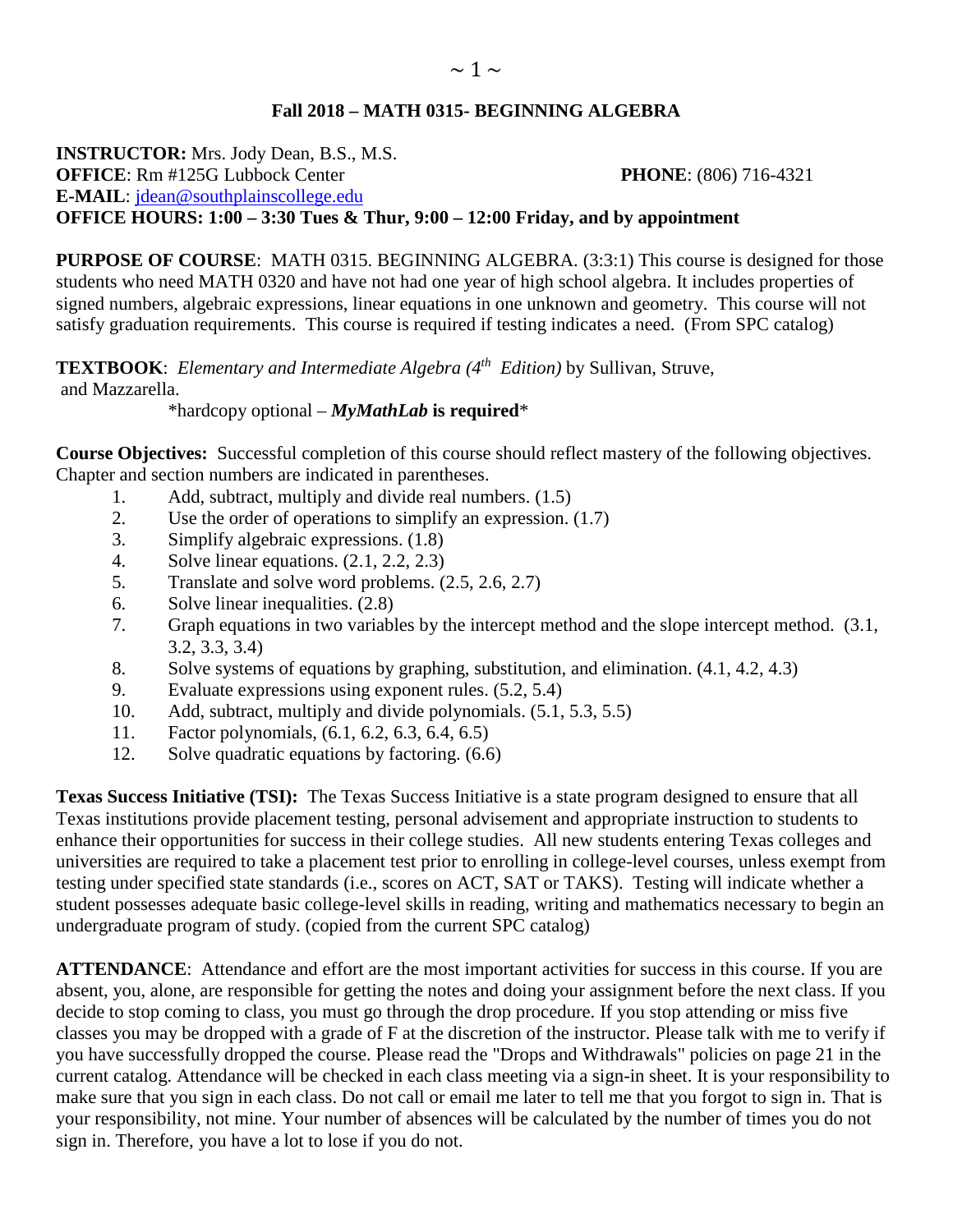**HOMEWORK & QUIZZES**: Homework will be on-line using MyMathLab. Homework should be a daily occurrence. It is important to note that it is *impossible* to pass this course without the Homework. Additionally, after each section is covered in class, I will assign a set of homework suggested problems. These problems are not to be turned in, they are for your benefit only. Although these problems are not to be turned in, not doing them is a phenomenally bad idea!!! I recommend keeping all these assignments together in a notebook, in chronological order, along with your class notes. This will make preparing for exams much easier.

**MyMathLab:** In order to do your homework you must have access the internet. Follow the instructions in MML handout to register and get started.

## **You may take a homework assignment as many times as you would like. The best grade is the one I will record. Also, the more time you spend going over the homework, the greater the likelihood your grade will improve in the course.**

*Important Note*: The homework problems assigned online via MyMathLab are required and are the only homework grades given in this class. If you do not have a personal computer or your computer is in serious need of an upgrade, there are many computer labs on the Reese Center campus, the Levelland campus, and the Lubbock Center which have very liberal hours.

| <b>Grading:</b> |            |     | <b>Grading Scale:</b> | $\rm{A}$ 90-100 |
|-----------------|------------|-----|-----------------------|-----------------|
|                 | Homework   | 30% |                       | B 80-89         |
|                 | Unit Exams | 60% |                       | $C$ 70-79       |
|                 | Final Exam | 10% |                       | $D = 60-69$     |
|                 |            |     |                       | F 59 or below   |

A grade of C (70) or better is required to advance to the next course. Although your grade in this course will not be used in calculating your GPA, your grade is used to determine academic status for financial aid. *This course and its grade will be recorded on your official transcript.*

**EXAMINATIONS:** There will be 3 major exams. Correct the exams as they are returned in partial preparation for the final exam. Exams **MAY NOT** be made up. If you are absent on the day an exam is given, you will receive a grade of zero for that exam. At the discretion of the instructor, the final exam grade **may** be used to replace one zero for a missed exam. Subsequent zeros will stand. *There is no such thing as missing the final exam.*

**CLASSROOM BEHAVIOR:** Be aware that class is over when I dismiss it, and not before. Any student who repeatedly disrupts my class will be asked to leave. Some of the things that I consider "disruptions" include, but are not limited to, packing your things before the end of class, ringing cell phones, talking while I am talking, making a late "entrance", and so on. Texting while in class is also a disruption. **No tobacco products of any kind may be used at any time during class.** Chronic offenders will be banned from the classroom. It is phenomenally difficult to pass my class if you cannot attend on test days.

## *Do NOT use texting abbreviations in any correspondence with me.*

**SUPPLIES:** You will need a graphing calculator, pencils, paper for note taking. The graphing calculator should be the equivalent of a TI-84 or lower. In other words, you will NOT be allowed to use a TI-89 or higher on an exam. You may NOT use a TI-Nspire on an exam. If you're not sure, ask me. I suggest some type of notebook to keep all your class notes and assignments together to make exam prep easier.